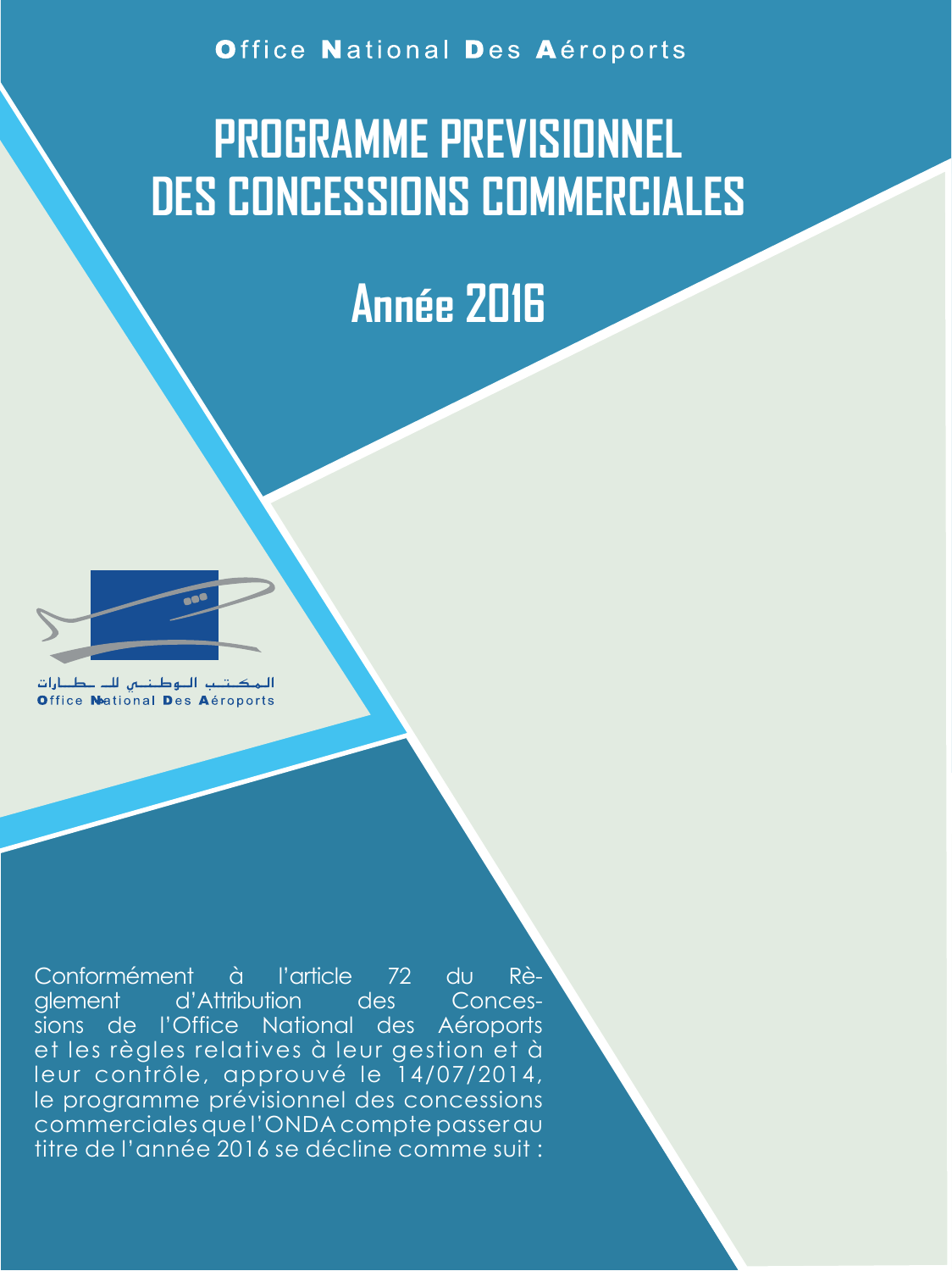### PROGRAMME PRÉVISIONNEL DES CONCESSIONS COMMERCIALES, **ANNÉE 2016**



### **Aéroport CASABLANCA MOHAMMED V**

### Aéroport de Casablanca Terminal 1

| $N^{\circ}$ | <b>Aéroport</b>                                                          | <b>Activité</b>                                                                | <b>Superficie</b><br>m <sup>2</sup> | <b>Emplacement</b>                                        | <b>Zone</b> | Lancement de<br>l'AO    | <b>Début</b><br>d'Exploitation |  |  |  |
|-------------|--------------------------------------------------------------------------|--------------------------------------------------------------------------------|-------------------------------------|-----------------------------------------------------------|-------------|-------------------------|--------------------------------|--|--|--|
|             | <b>CMNT1</b>                                                             | <b>Tabacs Journaux</b>                                                         | 46                                  | <b>Arrivée</b>                                            | HD          | <b>Avril 2016</b>       | 01/07/2016                     |  |  |  |
|             | <b>CMNT1</b>                                                             | <b>Distributeurs automatiques</b><br>de boissons chaudes, froides,<br>biscuits |                                     | <b>Arrivée</b><br>Livraison bagages                       | <b>SD</b>   | <b>Mai 2016</b>         | 01/06/2016                     |  |  |  |
|             | <b>CMNT1</b>                                                             | <b>Plastification</b>                                                          |                                     | <b>Enregistrement NO: 1</b><br><b>Enregistrement N1:2</b> | HD          | 4 ème trimestre<br>2016 | 01/01/2017                     |  |  |  |
|             | Projet en cours de développement pour les autres activités commerciales. |                                                                                |                                     |                                                           |             |                         |                                |  |  |  |

### Aéroport de Casablanca Terminal 2

| $N^{\circ}$ | <b>Aéroport</b> | Activité                                                               | Superficie m <sup>2</sup> | <b>Emplacement</b> | <b>Zone</b> | Lancement de<br>l'AO | Début d'Exploitation |
|-------------|-----------------|------------------------------------------------------------------------|---------------------------|--------------------|-------------|----------------------|----------------------|
|             | <b>CMNT2</b>    | Distributeurs automatiques de<br>I boissons chaudes, froides, biscuits |                           | Arrivée            | <b>SD</b>   | <b>Mai 2016</b>      | 01/06/2016           |

### Aéroport Casablanca - Hors aérogare

| <b>N°</b> | <b>Aéroport</b>   | <b>Activité</b>     | Superficie m <sup>2</sup> | <b>Emplacement</b>   | <b>Zone</b> | Lancement de l'AO   | <b>Début d'Exploitation</b> |
|-----------|-------------------|---------------------|---------------------------|----------------------|-------------|---------------------|-----------------------------|
|           | CMN - Fret        | <b>Transitaires</b> | 152                       | <b>Hors Aérogare</b> | <b>Fret</b> | 3ème Trimestre 2016 | 01/12/2016                  |
| 7         | <b>CMN - Fret</b> | <b>CAFETERIA</b>    | 18                        | Hors aérogare        | HD          | 4ème trimestre 2016 | 01/03/2017                  |
|           | CMN - Fret        | <b>Transitaires</b> | 194                       | <b>Hors Aérogare</b> | <b>Fret</b> | <b>Avril 2016</b>   | <b>Mai 2016</b>             |
| д         | <b>CMN - Fret</b> | <b>Transitaires</b> | 19                        | <b>Hors Aérogare</b> | <b>Fret</b> | <b>Avril 2016</b>   | <b>Juin 2016</b>            |
|           | <b>CMN - Fret</b> | <b>Transitaires</b> | 10                        | <b>Hors Aérogare</b> | <b>Fret</b> | <b>Avril 2016</b>   | <b>Juin 2016</b>            |

### Aéroport MARRAKECH MENARA

| $\mathsf{N}^\circ$ | Aéroport   | <b>Activité</b>                                                      | Superficie m <sup>2</sup> | <b>Emplacement</b> | <b>Zone</b> | Lancement de l'AO    | <b>Début d'Exploitation</b> |
|--------------------|------------|----------------------------------------------------------------------|---------------------------|--------------------|-------------|----------------------|-----------------------------|
|                    | <b>RAK</b> | Parking véhicules                                                    |                           | Hors aérogare      | HD          | <b>Avril 2016</b>    | 01/07/2016                  |
|                    | <b>RAK</b> | Distributeurs automatiques de<br>boissons chaudes, froides, biscuits |                           | Arrivée            | <b>SD</b>   | <b>Mai 2016</b>      | 01/06/2016                  |
|                    | <b>RAK</b> | <b>Plastification</b>                                                |                           | Enregistrement     | <b>HD</b>   | 4 ème trimestre 2016 | 01/01/2017                  |

### Aéroport AGADIR AL MASSIRA

| $N^{\circ}$    | <b>Aéroport</b> | <b>Activité</b>                                                      | Superficie m <sup>2</sup> | <b>Emplacement</b> | Zone      | Lancement de l'AO   | <b>Début d'Exploitation</b> |
|----------------|-----------------|----------------------------------------------------------------------|---------------------------|--------------------|-----------|---------------------|-----------------------------|
|                | <b>AGA</b>      | <b>Tabacs Journaux</b>                                               | 14                        | <b>Hall public</b> | HD        | <b>Avril 2016</b>   | 01/06/2016                  |
| $\overline{2}$ | <b>AGA</b>      | <b>Espace restauration</b>                                           | 100                       | <b>Hall public</b> | <b>HD</b> | 4éme trimestre 2016 | 01/01/2017                  |
| 3              | <b>AGA</b>      | <b>Produits de terroir</b>                                           | 97                        | <b>Départ</b>      | <b>SD</b> | <b>Avril 2016</b>   | 01/07/2016                  |
| 4              | <b>AGA</b>      | Pâtisserie et confiserie marocaine                                   | 17                        | <b>Hall public</b> | <b>HD</b> | 4éme trimestre 2016 | 01/01/2017                  |
| 5              | <b>AGA</b>      | Distributeurs automatiques de<br>boissons chaudes, froides, biscuits |                           | Arrivée            | <b>SD</b> | <b>Mai 2016</b>     | 01/06/2016                  |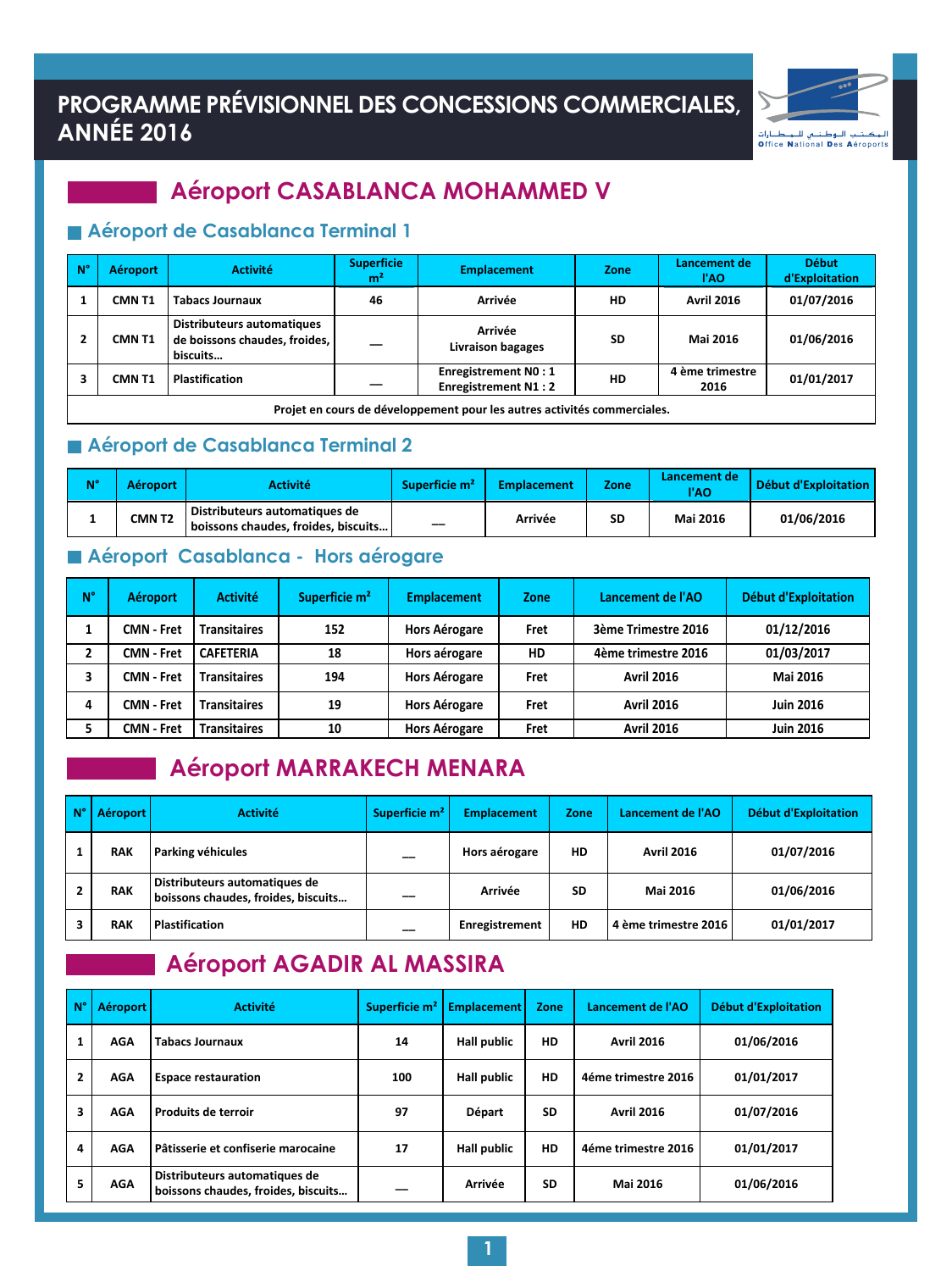# PROGRAMME PRÉVISIONNEL DES CONCESSIONS



### **Aéroport TANGER IBN BATTOUTA**

| $N^{\circ}$             | <b>Aéroport</b> | <b>Activité</b>                                                         | <b>Superficie</b><br>m <sup>2</sup> | <b>Emplacement</b>  | <b>Zone</b> | Lancement de l'AO   | <b>Début</b><br>d'Exploitation |
|-------------------------|-----------------|-------------------------------------------------------------------------|-------------------------------------|---------------------|-------------|---------------------|--------------------------------|
| 1                       | <b>TNG</b>      | Pâtisserie marocaine, épicerie<br>fine                                  | 16                                  | <b>Embarquement</b> | <b>SD</b>   | <b>Mai 2016</b>     | 01/07/2016                     |
| 4                       | <b>TNG</b>      | <b>Produits d'artisanat</b>                                             | 10                                  | <b>Hall Public</b>  | HD          | 3ème trimestre 2016 | 01/08/2016                     |
| 5                       | <b>TNG</b>      | <b>Produits et services de</b><br>télécommunication                     | 10                                  | <b>Hall Public</b>  | HD          | <b>Mai 2016</b>     | 01/07/2016                     |
| 6                       | <b>TNG</b>      | Pharmacie et parapharmacie                                              | 10                                  | <b>Hall Public</b>  | HD          | <b>Mai 2016</b>     | 01/07/2016                     |
| $\overline{\mathbf{z}}$ | <b>TNG</b>      | Tabacs/journaux                                                         | 10                                  | <b>Hall Public</b>  | <b>HD</b>   | <b>Avril 2016</b>   | 01/07/2016                     |
| 8                       | <b>TNG</b>      | Accessoires de voyage                                                   | 10                                  | <b>Hall Public</b>  | <b>HD</b>   | <b>Mai 2016</b>     | 01/07/2016                     |
| 9                       | <b>TNG</b>      | <b>Agence touristique</b>                                               | 10                                  | <b>Hall Public</b>  | HD          | <b>Mai 2016</b>     | 01/07/2016                     |
| 10                      | <b>TNG</b>      | Distributeurs automatiques de<br>boissons chaudes, froides,<br>biscuits |                                     | <b>Arrivée</b>      | <b>SD</b>   | <b>Mai 2016</b>     | 01/06/2016                     |
| 11                      | <b>TNG</b>      | <b>Plastification</b>                                                   |                                     | Enregistrement      | HD          | 4ème trimestre 2016 | 01/01/2017                     |

### **Aéroport RABAT-SALE**

| <b>N°</b> | <b>Aéroport</b> | <b>Activité</b>                                                      | Superficie m <sup>2</sup> | <b>Emplacement</b>   | <b>Zone</b> | Lancement de l'AO    | Début d'Exploitation |
|-----------|-----------------|----------------------------------------------------------------------|---------------------------|----------------------|-------------|----------------------|----------------------|
|           | <b>RBA</b>      | Accessoires de voyage/Jouets pour<br>enfants/Bagagerie               | 30                        | <b>Départ</b>        | <b>SD</b>   | <b>Mai 2016</b>      | 01/06/2016           |
| 2         | <b>RBA</b>      | <b>Produits cosmétiques</b>                                          | 30,5                      | <b>Départ</b>        | <b>SD</b>   | <b>Mai 2016</b>      | 01/06/2016           |
| 3         | <b>RBA</b>      | Tabac/Journaux                                                       | 20                        | Enregistrement       | HD          | <b>Avril 2016</b>    | 01/07/2016           |
| 4         | <b>RBA</b>      | Distributeurs automatiques de<br>boissons chaudes, froides, biscuits |                           | <b>Arrivée</b>       | <b>SD</b>   | <b>Mai 2016</b>      | 01/06/2016           |
| 5         | <b>RBA</b>      | <b>Plastification</b>                                                |                           | Enregistrement       | <b>HD</b>   | 4 ème trimestre 2016 | 01/01/2017           |
| 6         | <b>RBA</b>      | <b>Transitaire</b>                                                   | 19,5                      | <b>Hors Aérogare</b> | Fret        |                      |                      |

### Aéroport FES-SAISS

| $N^{\circ}$ | Aéroport   | <b>Activité</b>                                                      | Superficie m <sup>2</sup> | <b>Emplacement</b> | <b>Zone</b> | Lancement de l'AO | <b>Début d'Exploitation</b> |
|-------------|------------|----------------------------------------------------------------------|---------------------------|--------------------|-------------|-------------------|-----------------------------|
|             | <b>FEZ</b> | Maroquinerie et bagagerie                                            | 30                        | <b>Départ</b>      | <b>SD</b>   | <b>Avril 2016</b> | 01/06/2016                  |
|             | <b>FEZ</b> | Produits de terroir et épicerie fine                                 | 14                        | <b>Départ</b>      | HD          | <b>Avril 2016</b> | 01/06/2016                  |
|             | <b>FEZ</b> | Distributeurs automatiques de<br>boissons chaudes, froides, biscuits |                           | <b>Arrivée</b>     | <b>SD</b>   | <b>Mai 2016</b>   | 01/06/2016                  |